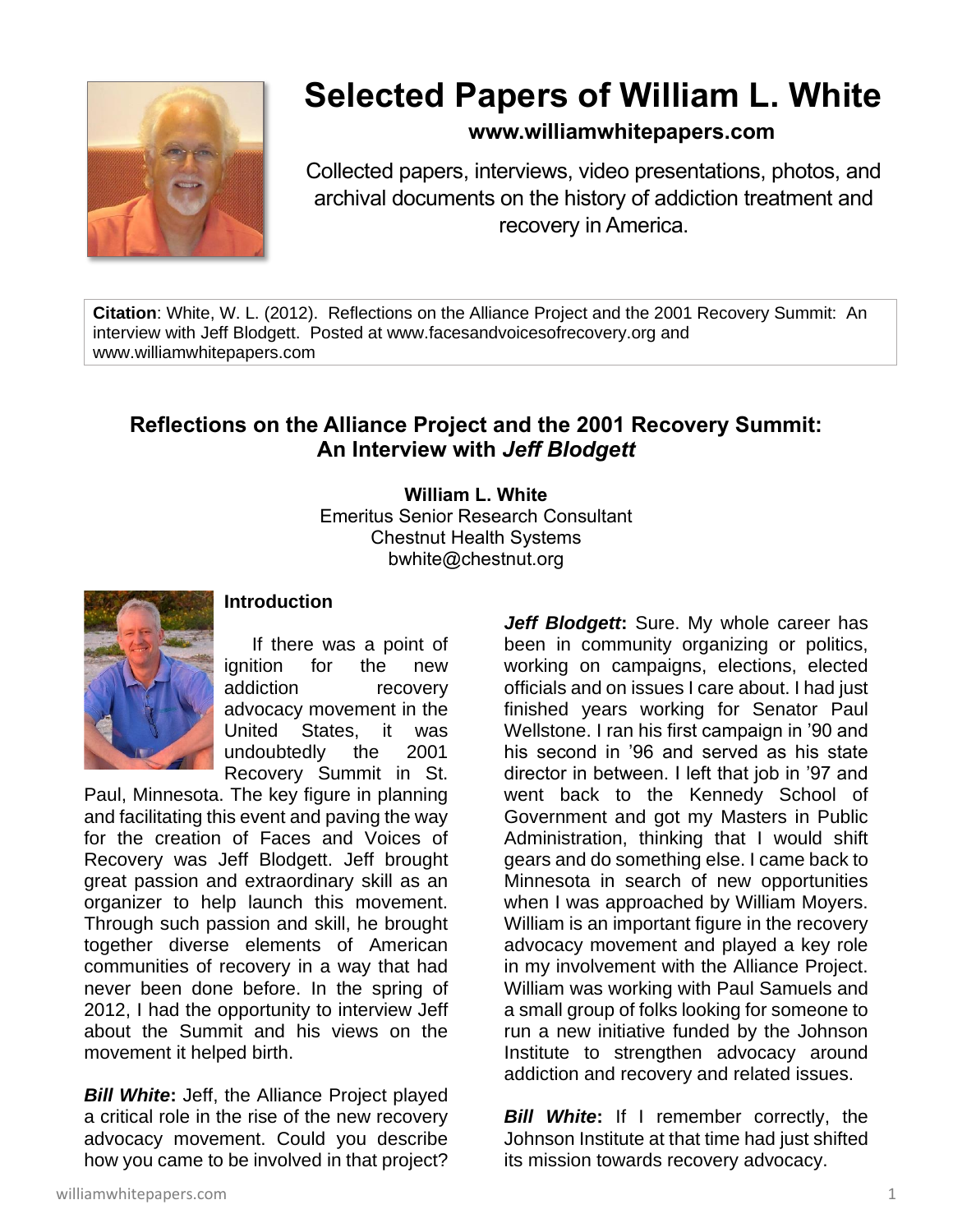*Jeff Blodgett***:** That's right. In earlier years, they had produced educational materials on alcoholism treatment and recovery with a particular focus on interventions. The Johnson Institute (JI) pledged significant resources—a hundred thousand a year for three years—to create this advocacyfocused Alliance Project.

*Bill White***:** How would you describe the JI vision that led to the 2001 recovery summit in St. Paul?

*Jeff Blodgett***:** The summit was the culmination of three years of effort at the Alliance Project. It started with a general charge of helping figure out how the broad recovery community could be mobilized to do better advocacy for issues related to addiction, addiction treatment, and addiction recovery. The project started with the more organized elements of that large community. We brought together the treatment and prevention professional organizations that were scattered around the country to talk about how they could get stronger as an advocacy force. One of the elements identified was the need for an organized constituency of people directly affected by addiction and recovery. That did not really exist at that time. The focus then turned to, "How do we identify and mobilize such a constituency?" That was a long conversation and prompted a long learning curve for me as I tried to offer my analysis and suggest a strategy. Ultimately, the summit came out of that thought process and our hopes to spark an advocacy movement within the recovery community.

*Bill White***:** What was the process for planning the summit?

*Jeff Blodgett***:** We had been working for some time to find and connect with grassroots recovery community people. There was already a burgeoning grassroots movement, and that was really exciting to see. CSAT's Recovery Community Support Program was providing seed money to grassroots organizations that were doing recovery advocacy. So, I did a lot of work building relationships with those folks around the country. I began to find people who shared this vision of knitting these grassroots initiatives into a larger national movement. Out of that process came a number of emerging leaders who we were able to engage in a conversation along with those allies who started the Alliance Project. Our conversations with those leaders generated the idea of a national gathering at which people could meet each other, build working relationships, and do some planning and strategy work.

*Bill White***:** I recall a lot of behind the scenes tension between key organizations over planning the summit. Did it take a lot of work on your part to keep everyone engaged in the process?

*Jeff Blodgett***:** The whole three years leading up to the summit and the subsequent launch of Faces and Voices of Recovery as an organization was a long conversation with many different elements of the emerging movement. There were definitely differing views and tensions all along the way. First of all, just the whole question—you wrote about this in your papers around that time—the idea of holding up recovery as the focus as opposed to just treatment. Treatment was really the focus of the conversation because that community was very well organized. This shift in focus from treatment to recovery was itself something new. Many people in the organized professional community wanted to see an empowered recovery constituency, but getting that meant that they would have to share power. There were definitely tensions there.

The other thing we were going through was elevating this idea that there are many paths to recovery. That was a really important and liberating idea. We weren't talking about any particular recovery program or path, but the idea that recovery happens in a variety of ways to millions of Americans in all walks of life. That helped create an inclusive movement and, from a strategy standpoint, a much larger movement. Opening the movement to all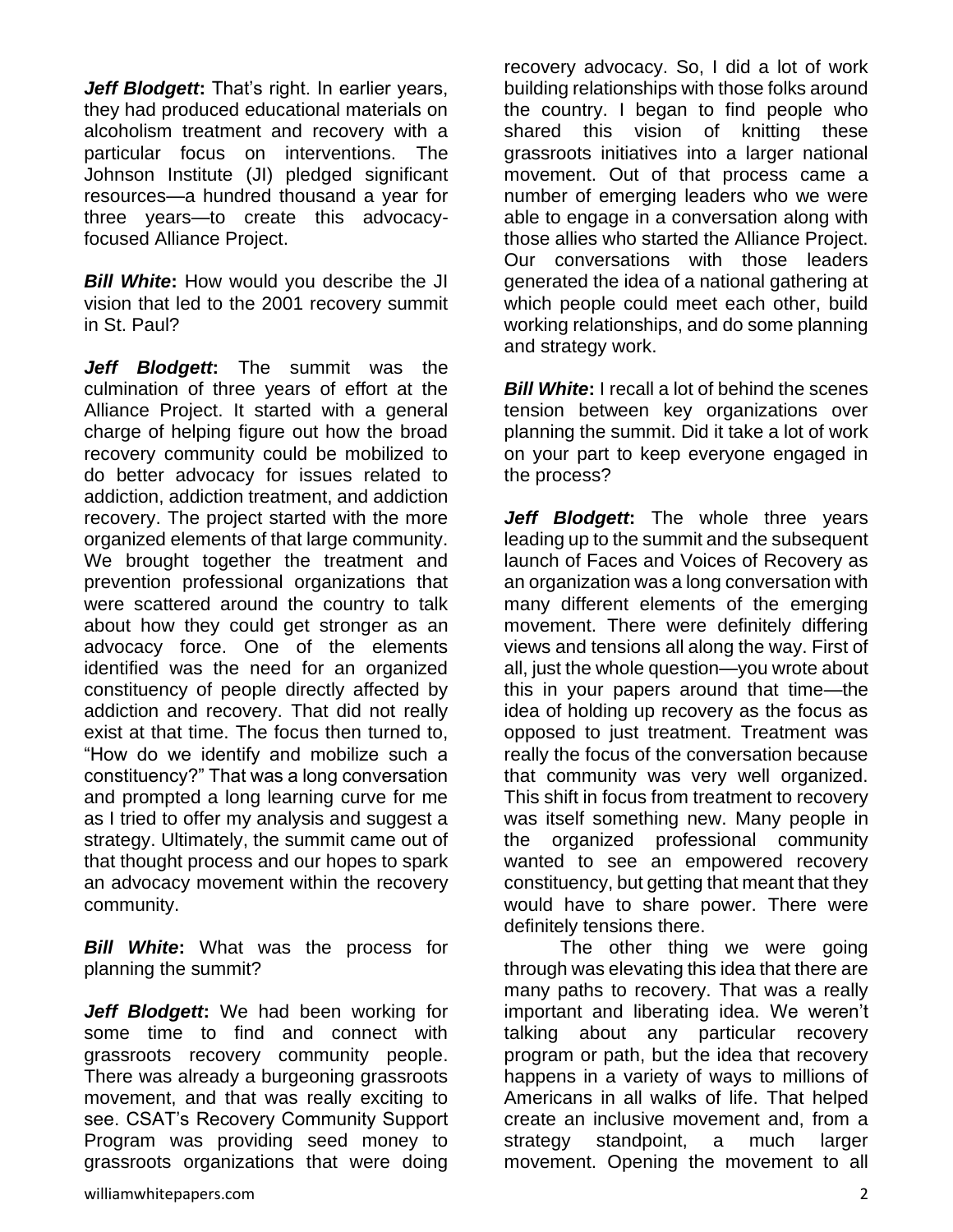paths of recovery was very important. There were debates around the different recovery modes and how people would be involved, but we managed to actually have a very strong and diverse group of grassroots leaders from around the country represented in St. Paul.

*Bill White***:** After the culmination of three years of effort, you must have had a lot of anticipation about how the summit would go. What memories stand out for you about the summit?

*Jeff Blodgett***:** A couple things. It was first and foremost a place to bring together emerging leaders and give them organizing tools and an organizational structure and then to get out of the way and let conversations happen. And that's what happened. Witnessing that was really exciting to me. Leadership emerged before our eyes drawn from people working at the local level. These were people who had taken the leap to public recovery and taken the leap into advocacy as a form of recovery service work.

The other thing I remember was that we had during the summit a series of people on stage tell their recovery stories. We had done a fair amount of work with the planning group and the leadership team about demonstrating how to tell our stories in a public way. We wanted to illustrate the power of stories as an organizing tool, and I recall those very powerful stories as one of the highlights of the summit.

*Bill White***:** What impact do you think the presence of Senator Paul Wellstone and Congressman Jim Ramstead had on the summit?

*Jeff Blodgett***:** They provided inspiration and encouragement. Community organizing requires a good strategy, planning, and figuring out how to use power, but it also involves inspiration and motivation, and those two really provided that at the summit. I think it's particularly powerful when elected officials turn to a community and say, "I believe in what you're doing. I want to be

your champion, but I need you to build your strength as a movement so that I can be an effective champion for you in the halls of Congress." That's a great message. We're used to turning to our elected representatives and looking for the answers, and in fact, they were turning it back out to us. I thought that was a great message and an important encouragement to keep going.

**Bill White:** You and I have spent far too much time in our lives attending meetings that really didn't amount to too much. I'm wondering if at the end of the summit, you had premonitions that this meeting might be historic?

*Jeff Blodgett:* I remember the great positive feelings that people left with. I remember people leaving the meeting really energized and ready to go. You don't always get that at the end of a meeting. A lot of times, everyone's exhausted and can't wait to get the meeting over and get home. The summit was quite the opposite. I go back to the critical ingredients of leadership. This is a community organizing process. Community organizing is really about building authentic leaders who step up and take power and lead others in that process. We were definitely seeing that happen. I look at the Faces and Voices of Recovery website, at the board list, and it makes my heart sing to see those powerful, courageous leaders who have led this movement into something.

*Bill White:* Faces and Voices of Recovery was really the product of that summit. Do you think it was important that a new organization emerged at that point to lead the movement as opposed to the Alliance Project/Johnson Institute, NCADD, Legal Action Center, or another existing organization?

*Jeff Blodgett***:** I think we all came to the conclusion after several years of planning and extended conversation that there needed to be a new organization organized by and for people in recovery and their family members and allies. That was definitely a missing piece. There was really no way to fill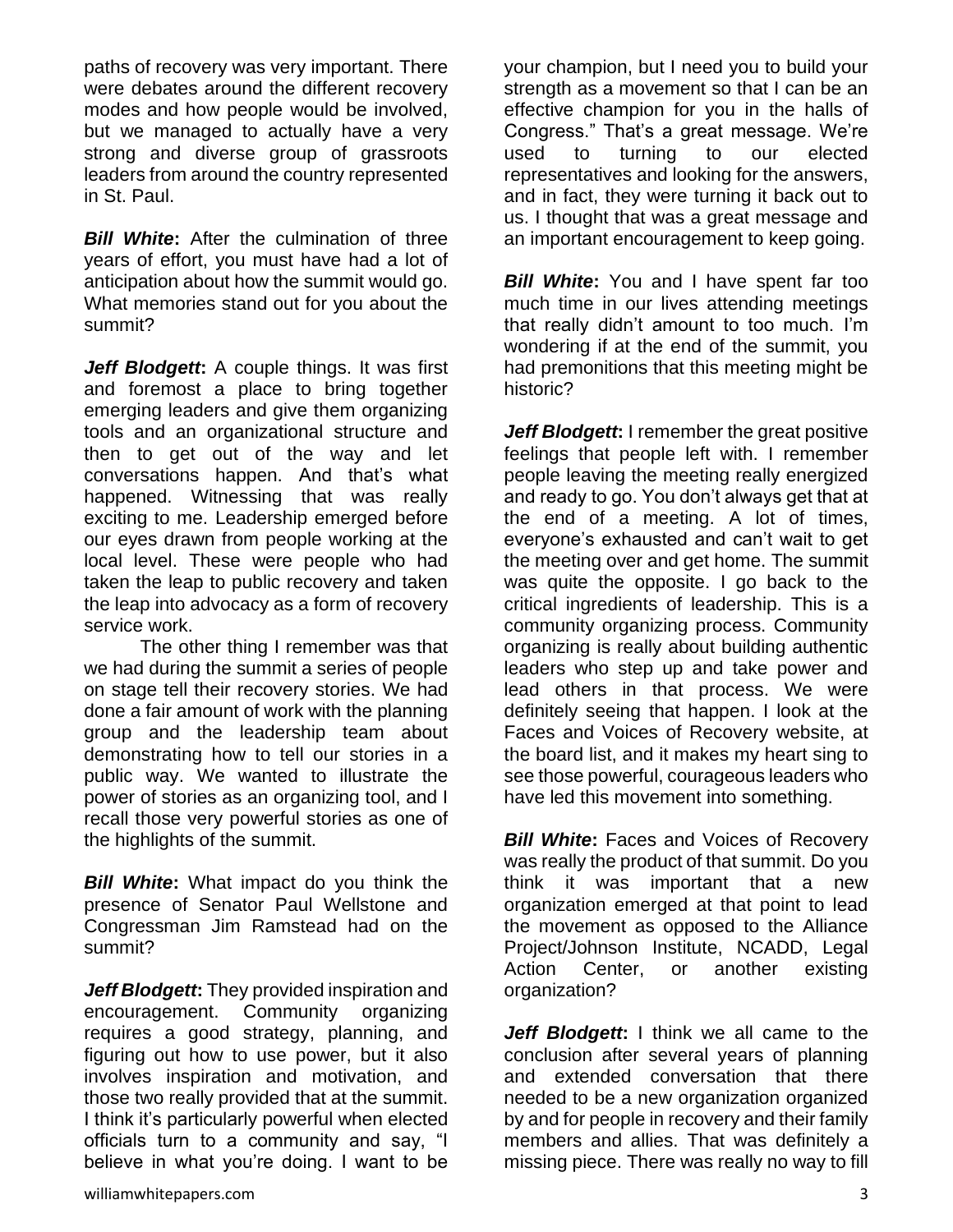that piece except for it being a separate and equal powerbase of people in recovery representing the power and the possibility of recovery. That needed to happen, and the only way to do that was to start from the bottom and build it up so they can feel like they own it. That's what happened. It took three years to launch that, but that was time well spent. Faces and Voices of Recovery emerged out of a grassroots network, so it was the right sequence.

Bill, one of the things I did when I started was I looked at other movements with some similarities—the mental health movement, especially the founding of the National Alliance for the Mentally Ill (NAMI), and the disability community. Two things stuck out for me. One with NAMI is they started also as a network of local self-help and advocacy organizations, mostly families with mental illness getting together to struggle together. That got knit together, and then they came to Washington, DC. So, it started local and went national. So, I thought that was an important lesson of how you build such an advocacy movement. The other movement I looked at was the disability community. There is an amazing story within that community about their struggle to claim their own language—for instance, from crippled to disabled—and to claim their own definition of themselves. This movement has had to do the same—for instance, from substance abuser to person with addiction.

*Bill White***:** Following the summit, the first people working in staff roles as we transitioned to Faces and Voices of Recovery were Rick Samson and Susan Rook. What do you recall about their early work?

*Jeff Blodgett***:** I knew little of their work because I left the Alliance Project to run Paul Wellstone's third election for the US Senate in 2002. I'd vowed not to return to Paul's campaign, but he and his wife Sheila were hard people to say no to. So, I ran that campaign, which ended in tragedy, with he, his wife, and daughter dying in a plane crash just 12 days before the election in 2002. I then formed an organization called

Wellstone Action, which was an organization to carry on his and Sheila's legacy by encouraging people to be active in politics and public life.

 One of the unique aspects of the recovery advocacy movement that emerged was the mix of grassroots recovery leadership and early national positions filled by myself and Pat Taylor who brought credentials as professional organizers.

*Bill White*: I can recall some very early discussion that you and Pat were in national leadership roles and yet were not in personal recovery and whether people in recovery should fill such roles. In retrospect, we did not have people in recovery with the kind of skills you and Pat brought to that stage of the movement.

*Jeff Blodgett***:** I actually think there's a distinction between leaders and organizers. Now, good organizers also can have great leadership skills, and that's important. There's not a crystal clear line. But in terms of the function and the job, there is a difference. You need both to really get the job done, and good organizers also recognize that they're actually not the leader. Leaders are the authentic, organic folks who actually have a following and can help move a group from A to B. The organizer is one who helps when the rubber meets the road. So, there are different roles to play, and successful movements have both of these key roles.

 The way we talked about this was people in recovery, their families, and allies. Just as important as elevating people in recovery into leadership positions was assuring family members and allies that there were also roles they could play in this movement. This was an important step from a strategy and power building perspective.

*Bill White***:** Were there other lessons learned in your role at the Alliance Project that might be of help to others who are trying to do this organizing on a local basis?

*Jeff Blodgett***:** One is the importance of time and patience. There is also a learning curve